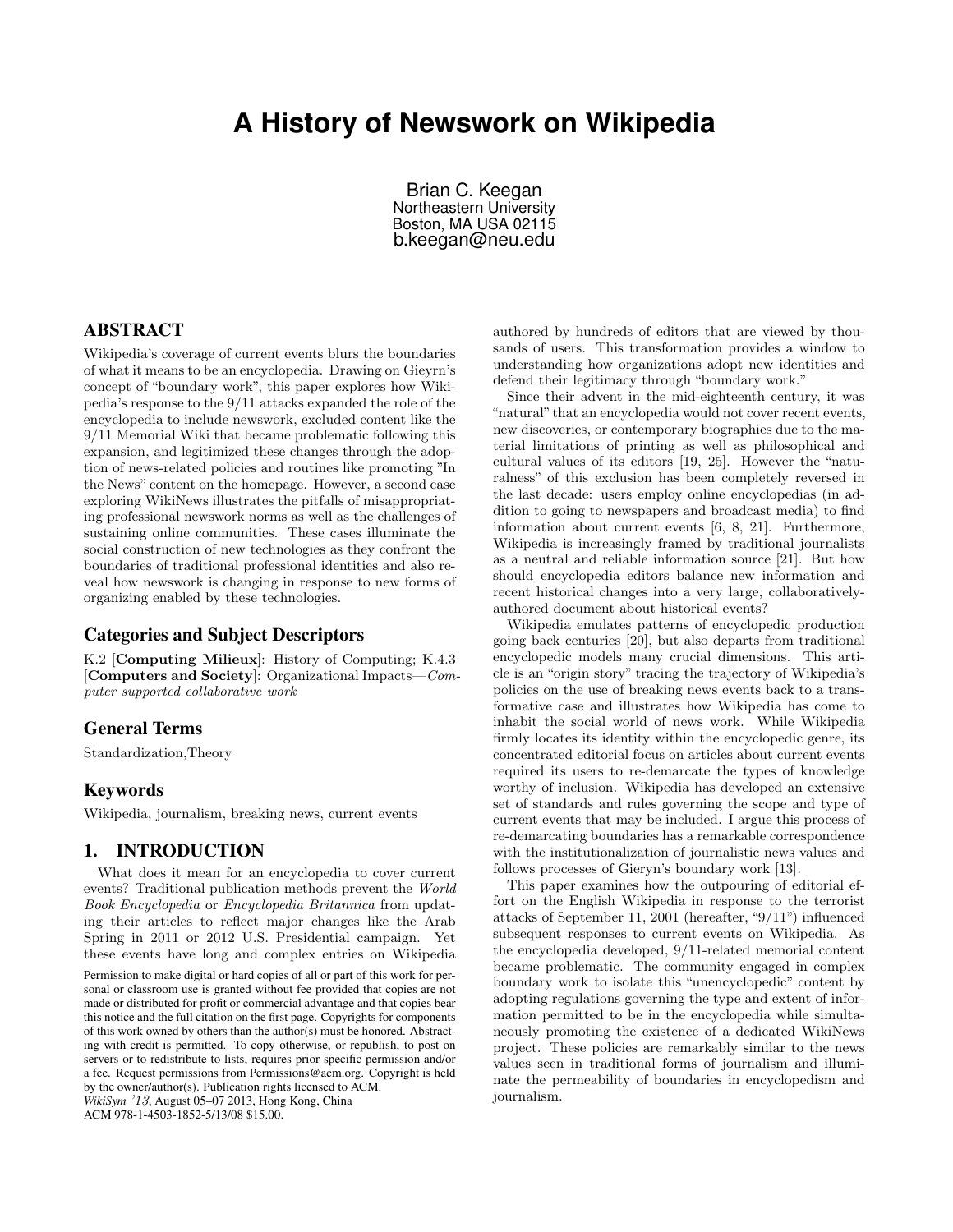### 2. BACKGROUND AND APPROACH

Since 2003, the top 25 Wikipedia articles with the most contributors every month consists nearly exclusively of articles pertinent to current events. For example, the articles which attracted the most contributors in February 2011 included "2011 Egyptian revolution", "Super Bowl XLV", and "20[1](#page-1-0)1 Christchurch earthquake"<sup>1</sup>. Similarly, articles receiving the most unique edits and page views in any given week or month likewise demonstrate a substantial bias toward articles about current events. This shift has been made all the more poignant by Britannica's announcement in April 2012 that it ceased the publication of its print edition after 244 years to re-focus its efforts on its online encyclopedia:[2](#page-1-1) the standard form of an encyclopedia has become entirely digitized and perpetually up-to-date.

Gieryn's "boundary work" provides a theoretical framework to understand the kinds of strategic action actors employ to differentiate their work from work from others [\[13\]](#page-9-6). Scientists, for example, employ three genres of boundary work: "expansion" to acquire intellectual authority over a domain, "expulsion" to deny resources to non-conforming agents like amateurs, charlatans, pseudo-scientists, and "exemption" to protect their intellectual province from outside social or political interference. In the context of encyclopedias, how did editors engage in analogous processes to expand the encyclopedic genre in light of new developments permitting a "synchronous encyclopedia" (expansion)? What actions did they take to differentiate themselves from competing approaches to knowledge sharing such as journalism (expulsion)? And how did they ensure this work remained independent from outside social and political forces (exemption)?

Wikipedia's coverage of breaking and current news events is illustrative of what happens when a genre's historical conventions and cultural values collide with the affordances of new information technologies unconstrained by the former's material limitations. Building on prior work that has examined how collaborations around breaking news events differ from traditional Wikipedia articles [\[15,](#page-9-7) [16,](#page-9-8) [17\]](#page-9-9), I use case studies about the 9/11 Memorial Wiki and WikiNews to examine the boundary work Wikipedians engaged in to redefine encyclopedism to include journalistic accounts. Writing histories of the web raises complex questions of power and preservation involving the artifacts as well as practices that generate them [\[1\]](#page-9-10). Because these debates and the evolution of precedents, rules, platforms, and tools occurred within the confines of Wikipedia itself, they have largely been recorded and preserved for analysis. This analysis also draws upon the Internet Archive's Wayback Machine<sup>[3](#page-1-2)</sup> to examine the history of Wikipedia pages predating its current archival system.

### 3. THE SEPTEMBER 11 ATTACKS

The audacity and destruction of the terrorist attacks on September 11, 2001 created haunting images that were widely disseminated through new forms of media such as web sites, e-mail, and instant messaging applications. People flocked

#### Sentember 11, 2001 Terrorist Attack ePage | Recent Changes | Preferences | Receive an article a day

| On the morning of September 11, 2001, what might well be the most devastating terrorist attack in the history of the world occurred concurrently in New York City, Washington, D.C. and near<br>Pittsburgh. Four passengers iets were hijacked and then deliberately crashed into the World Trade Center and the Pentagon. Both towers of the World Trade Center subsequently collapsed<br>and part of the Pentagon was destroyed in the ensuing fire. Cassadies are expected to be in the thousands: 266 passengers; about 6600+ people, including hundreds of firefighters who had<br>rushed in, at the World Trade Center: and 125 at the Pentaron. |
|--------------------------------------------------------------------------------------------------------------------------------------------------------------------------------------------------------------------------------------------------------------------------------------------------------------------------------------------------------------------------------------------------------------------------------------------------------------------------------------------------------------------------------------------------------------------------------------------------------------------------------------------------------|
| Some passengers on the doomed flights were able to make phone calls reporting on events on board. They reported that there were more than one hijacker on each plane, and that they took<br>control of the planes using box-cutter knives. It appears that the passengers on the fourth jet tried to overpower the hijackers and that the plane crashed in a sparsely populated area as a result.<br>thereby missing its intended target which may have been the White House.                                                                                                                                                                          |
| The attack had immediate and deep global political effects and economic effects; as well as an international outpouring of memorials and services. The massive undertaking of rescue and<br>recovery, and providing assistance to the survivors and victims, is ongoing. There will be a great need for donations for a long time.                                                                                                                                                                                                                                                                                                                     |
| Though no group has claimed responsibility, the US government immediately launched a full-scale response, stating its intentions to go to war against those responsible. On October 7, a<br>coaltion led by the United States launched an attack in Afghanistan. See 2001 U.S. Attack on Afghanistan.                                                                                                                                                                                                                                                                                                                                                  |
| Timeline: September - October - Back history                                                                                                                                                                                                                                                                                                                                                                                                                                                                                                                                                                                                           |
| A minute-by-minute breakdown of events, and a history of events leading up to the attack. Where to faddl or read the latest breaking news.                                                                                                                                                                                                                                                                                                                                                                                                                                                                                                             |
| <b>Casualties - Missing Persons - Survivors - Personal experiences</b>                                                                                                                                                                                                                                                                                                                                                                                                                                                                                                                                                                                 |
| Victims and survivors, and their personal stories. All together, these pages may serve as a memorial to those lost. Your help is welcome and needed                                                                                                                                                                                                                                                                                                                                                                                                                                                                                                    |
| <b>Give Blood - Donations - Assistance - Rescue and Recovery Effort</b>                                                                                                                                                                                                                                                                                                                                                                                                                                                                                                                                                                                |
| How people across the world have helped, and can continue to do so. What is being done to assist victims.                                                                                                                                                                                                                                                                                                                                                                                                                                                                                                                                              |
| <b>Closings and Cancellations - Memorials and Services - US Governmental Response</b>                                                                                                                                                                                                                                                                                                                                                                                                                                                                                                                                                                  |
| How people have responded.                                                                                                                                                                                                                                                                                                                                                                                                                                                                                                                                                                                                                             |
| <b>Responsibility - Hijackers - World political effects - World economic effects</b>                                                                                                                                                                                                                                                                                                                                                                                                                                                                                                                                                                   |
| The long-term history of the attack.                                                                                                                                                                                                                                                                                                                                                                                                                                                                                                                                                                                                                   |
| <b>Airport security - Gasoline price gouging - Communications - Slogans and terms</b>                                                                                                                                                                                                                                                                                                                                                                                                                                                                                                                                                                  |
| Specific topics.                                                                                                                                                                                                                                                                                                                                                                                                                                                                                                                                                                                                                                       |
| See also: World Trade Center -- Pentagon -- New York City -- Washington, D.C. -- AA Fight 11 -- UA Fight 75 -- AA Fight 77 -- UA Fight 93 -- U.S. Department of Defense -- FBI --<br>terrorism -- domestic terrorism -- terrorist incidents -- Osama bin Laden -- Taiban -- Islamism -- Afshanistan -- collective trauma -- September 11                                                                                                                                                                                                                                                                                                               |
| <b>External news sites and references - Misinformation and Rumors</b>                                                                                                                                                                                                                                                                                                                                                                                                                                                                                                                                                                                  |
| Talk - Casualties Talk - Give Blood Talk - Hijackers Talk                                                                                                                                                                                                                                                                                                                                                                                                                                                                                                                                                                                              |
| Casualties template - Footer template                                                                                                                                                                                                                                                                                                                                                                                                                                                                                                                                                                                                                  |
| HomePage   Recent Changes   Preferences   Receive an article a day!<br>You can edit this page right now! It's a free, community project<br>Edit text of this page   View other revisions<br>Last edited October 8, 2001 11:25 pm (diff)<br>Search<br>Search                                                                                                                                                                                                                                                                                                                                                                                            |

#### <span id="page-1-4"></span>Figure 1: Screen capture from October 9, 2001 of Wikipedia's article about the September 11 attacks.

to these new channels to receive the latest information, check in with each other, and begin the process of trying to make sense of the calamity by joining discussions and coping [\[22\]](#page-9-11). The responses on the web suggested new forms of two-way information sharing, collective action, and civic engagement which challenged prevailing models of hierarchical organizing or centralized broadcasting [\[11\]](#page-9-12).

Wikipedia was founded in January 2001 and thus provides an important example of how it was used to support high-tempo knowledge collaboration and sharing during this event. Unfortunately, changes to Wikipedia's technological systems and software have removed revisions made to any articles created before early 2002, making an authoritative history of editors' revisions to other articles about major events in 2001 (President George W. Bush's inauguration, merger of AOL-TimeWarner, *etc.*) or the immediate aftermath of the attacks unavailable. However, cached versions are available from the Internet Archive's "Wayback Machine" from as early as October 9,  $2001<sup>4</sup>$  $2001<sup>4</sup>$  $2001<sup>4</sup>$  as seen in Figure [1.](#page-1-4)

### 3.1 Initial response

The scale of Wikipedians' responses in the four weeks following the September 11 attacks was profound. Wikipedia had approximately 13,000 articles in October 2001 and no fewer than 1% of these articles (approximately 100) were directly related to the attacks, aftermath, lists of news articles, and articles about casualties and survivors. As seen by the hyperlinks from the parent article in Figure [1,](#page-1-4) the topics of these articles are wide-ranging and include ostensibly encyclopedic content such information about the flights, buildings, military and economic responses but also nonencyclopedic content such as a list of casualties and survivors, personal recollections, and details about how to donate blood, money, or provide other assistance.

The lists of casualties, missing persons, and survivors are

<span id="page-1-0"></span> $1$ [http://stats.wikimedia.org/EN/TablesWikipediaEN.htm#](http://stats.wikimedia.org/EN/TablesWikipediaEN.htm#zeitgeist) [zeitgeist](http://stats.wikimedia.org/EN/TablesWikipediaEN.htm#zeitgeist)

<span id="page-1-2"></span><span id="page-1-1"></span> $^{2}$ [http://mediadecoder.blogs.nytimes.com/2012/03/13/after-](http://mediadecoder.blogs.nytimes.com/2012/03/13/after-244-years-encyclopaedia-britannica-stops-the-presses/)[244-years-encyclopaedia-britannica-stops-the-presses/](http://mediadecoder.blogs.nytimes.com/2012/03/13/after-244-years-encyclopaedia-britannica-stops-the-presses/)  $^3$ <http://archive.org/web/web.php>

<span id="page-1-3"></span> $^4$ [http://web.archive.org/web/20011009234151/http://www.](http://web.archive.org/web/20011009234151/http://www.wikipedia.com/wiki/September_11,_2001_Terrorist_Attack) [wikipedia.com/wiki/September\\_11,\\_2001\\_Terrorist\\_Attack](http://web.archive.org/web/20011009234151/http://www.wikipedia.com/wiki/September_11,_2001_Terrorist_Attack)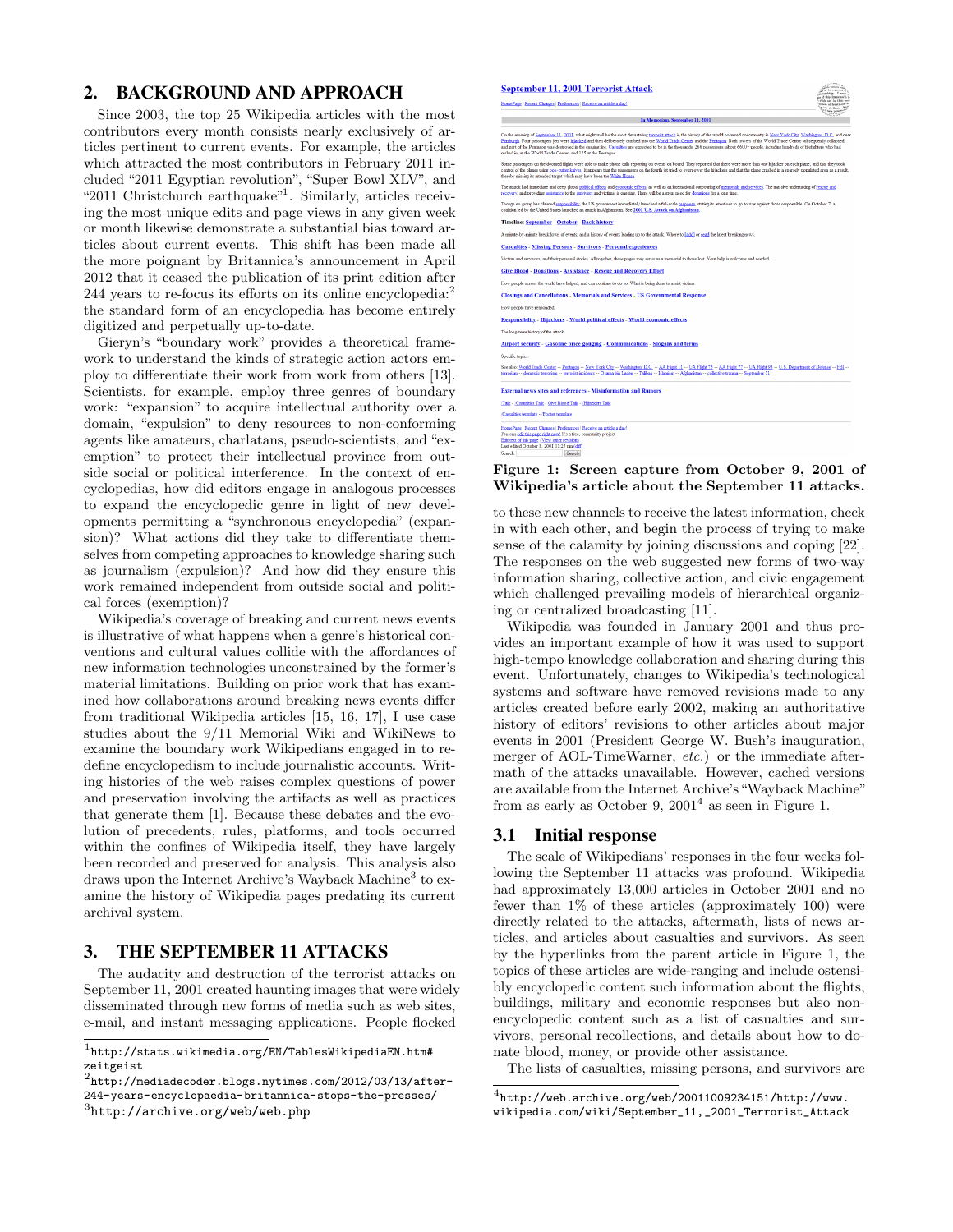striking insofar as the authors of this content invoked the policy "Wiki is not paper" to argue that each victim war-ranted a separate article.<sup>[5](#page-2-0)</sup> One of the primary editors, "The Cunctator", called for editors to build memorial pages by adding content to personal experiences, building articles for casualties using a template, creating articles such as a time-line, biography of Osama bin Laden, or box-cutter knife.<sup>[6](#page-2-1)</sup> By October 17, there was a list categorized by last names, location, and status (civilian vs. responder) containing several dozen articles about victims.[7](#page-2-2) However, the task of writing biographies for more than 3,000 victims and survivors was beyond the capabilities of the few dozen contributing editors. Other editors began to raise concerns about the coherence of these articles' quality, lasting notability of these victims, or the importance of this project to authoring an encyclopedia.

### 3.2 Community reactionism

Following several months of intense discussions surrounding the deletion of non-notable victims' articles from Wikipedia, by September 2002 there was a concerted discussion about the "September 11 pages" . A consensus emerged to remove the content related to victim memorials, tributes, personal experiences, and general discussion to a "September 11 Memorial Wiki." The Memorial Wiki project was launched in March 2003 and hosted by the Wikimedia Foundation akin to another language version of Wikipedia.<sup>[8](#page-2-3)</sup> The Memorial Wiki's mission was to provide "additional resource[s] of personal opinions, individual experiences, memorials, and tributes" while Wikipedia's content was to be focused on a "neutral and complete history of the attack, including the background history, the aftermath, and more."<sup>[9](#page-2-4)</sup>

This decision had the effect of creating a parallel English Wikipedia solely devoted to 9/11-related topics. This "9/11 Memorial Wiki" was immediately controversial: some editors felt the focus on memorializing the victims of the event distracted from the mission of writing about topics of encyclopedic importance, was an artifact of a non-neutral, chauvinist, or ahistorical perspective over-emphasizing the recent past and would set a precedent that should extend to creating memorial spaces for victims of other attacks, genocides, and catastrophes. Which victims, topics, and articles were notable enough to remain on Wikipedia and which were to be moved to the new website were also highly charged discussions.

Following the catastrophic 2004 Indian Ocean earthquake and tsunami, suggestions were again made to create an analogous memorial wiki. However, this proposal was dismissed by both the community and Wikimedia Foundation citing both the reluctance to create a memorial wiki following each disaster as well as refusal to adjudicate which disasters were sufficiently serious to warrant them. Moreover, the failure of the 9/11 Memorial Wiki to independently thrive was ob-

<span id="page-2-0"></span> $5$ [http://web.archive.org/web/20011009025548/http:](http://web.archive.org/web/20011009025548/http://www.wikipedia.com/wiki/September_11,_2001_Terrorist_Attack/Casualties_Talk) [//www.wikipedia.com/wiki/September\\_11,\\_2001\\_Terrorist\\_](http://web.archive.org/web/20011009025548/http://www.wikipedia.com/wiki/September_11,_2001_Terrorist_Attack/Casualties_Talk) [Attack/Casualties\\_Talk](http://web.archive.org/web/20011009025548/http://www.wikipedia.com/wiki/September_11,_2001_Terrorist_Attack/Casualties_Talk)

[//sep11.wikipedia.org/wiki/In\\_Memoriam](http://web.archive.org/web/20030413072718/http://sep11.wikipedia.org/wiki/In_Memoriam)

vious: there was little daily editing activity, content had stagnated, and lacked a core of dedicated editors to police changes from newbies and vandals.

### 3.3 9/11 Memorial Wiki deletion

Following the emergence of policies regulating news and memorial-related content (see next section) as well as a growing body of jurisprudence governing notability and neutral point of view (NPOV) from other articles, editors began to point the untenability of maintaining a memorial with personal and non-NPOV content under the aegis of the Wikimedia Foundation's mission.[10](#page-2-5) A proposal to delete the September 11 Memorial Wiki was introduced in December  $2005$  with an overwhelming consensus to close the project.<sup>[11](#page-2-6)</sup>

Another proposal was introduced in early 2006 to move the content from under the Wikimedia Foundation to an-other site such as MemoryWiki.org.<sup>[12](#page-2-7)</sup> In May 2006, another extensive discussion occurred as a result of a proposal to close the Memorial Wiki with over 104 editors supporting closure and only 6 editors opposing.<sup>[13](#page-2-8)</sup> In September 2006, the Memorial Wiki was made "read only" which effectively locked it from any further editing and then was taken completely offline from Wikimedia Foundation servers at a later date.[14](#page-2-9) The 9/11 Memorial Wiki content was hosted at "sep11memories.org"until at least June 2009 but as of March 2013, the domain name no longer resolves. A database dump of the content remains available<sup>[15](#page-2-10)</sup> as well as cached versions through Internet Archive, but the 9/11 Memorial Wiki effectively ceased to exist as a wiki to contribute to just five years after its creation.

### 3.4 Persistence of 9/11 content

Despite the dissolution of the 9/11 Memorial Wiki, a substantial amount of 9/11-related content remained on Wikipedia and continued to be edited. The category contains 88 articles as well as eight subcategories about the aftermath, buildings destroyed, criticism of official accounts, people associated, memorials and flights. As of January 2012, 309,727 revisions from 65,032 unique editors have been made to the 606 articles in this category and its sub-categories. Articles about the timeline of events, information on the flights and hijackers, effects on airport security and economy, aftermath for closings and cancellations, government and military response, lists of memorials and services continue to exist well after their creation in 2001.

Figure [2](#page-3-0) summarizes the time evolution of the "September 11 attacks" category. Editing activity peaked around the 5-year anniversary in 2006 and bursts of activity are also observed near the anniversaries suggesting editing is a form of commemoration [\[9,](#page-9-13) [10\]](#page-9-14). The 605 articles related to the "September 11 attacks" article continue to receive dozens of contributions per day and seven of these articles have been awarded "Featured Article" status reflecting their quality.

<span id="page-2-1"></span> $^6$ <http://meta.wikimedia.org/wiki/Sep11wiki>

<span id="page-2-2"></span><sup>7</sup> [http://web.archive.org/web/20011110011001/http:](http://web.archive.org/web/20011110011001/http://www.wikipedia.com/wiki/September_11,_2001_Terrorist_Attack/Casualties)

[<sup>//</sup>www.wikipedia.com/wiki/September\\_11,\\_2001\\_Terrorist\\_](http://web.archive.org/web/20011110011001/http://www.wikipedia.com/wiki/September_11,_2001_Terrorist_Attack/Casualties) [Attack/Casualties](http://web.archive.org/web/20011110011001/http://www.wikipedia.com/wiki/September_11,_2001_Terrorist_Attack/Casualties)

<span id="page-2-3"></span> ${}^{8}$ [http://web.archive.org/web/20030413072718/http:](http://web.archive.org/web/20030413072718/http://sep11.wikipedia.org/wiki/In_Memoriam)

<span id="page-2-4"></span> $^{9}$ [http://meta.wikimedia.org/wiki/Dealing\\_with\\_September\\_](http://meta.wikimedia.org/wiki/Dealing_with_September_11_pages) [11\\_pages](http://meta.wikimedia.org/wiki/Dealing_with_September_11_pages)

<span id="page-2-6"></span><span id="page-2-5"></span> $^{10}\mathrm{http://meta.wikipedia.org/wiki/Sept1with/Babel\_thread}$  $^{11}$ [http://meta.wikimedia.org/wiki/Sep11wiki/Request\\_for\\_](http://meta.wikimedia.org/wiki/Sep11wiki/Request_for_deletion) [deletion](http://meta.wikimedia.org/wiki/Sep11wiki/Request_for_deletion)

<span id="page-2-8"></span><span id="page-2-7"></span> $^{12}$ [http://meta.wikimedia.org/wiki/9/11\\_wiki\\_move\\_proposal](http://meta.wikimedia.org/wiki/9/11_wiki_move_proposal)  $^{13}$ [http://meta.wikimedia.org/wiki/Proposals\\_for\\_closing\\_](http://meta.wikimedia.org/wiki/Proposals_for_closing_projects/Archive/September_11_Wiki) [projects/Archive/September\\_11\\_Wiki](http://meta.wikimedia.org/wiki/Proposals_for_closing_projects/Archive/September_11_Wiki)

<span id="page-2-9"></span> $^{14}$ http://lists.wikimedia.org/pipermail/foundation-1/2006-[September/023338.html](http://lists.wikimedia.org/pipermail/foundation-l/2006-September/023338.html)

<span id="page-2-10"></span> $15$ <http://dumps.wikimedia.org/sep11wiki/20071116/>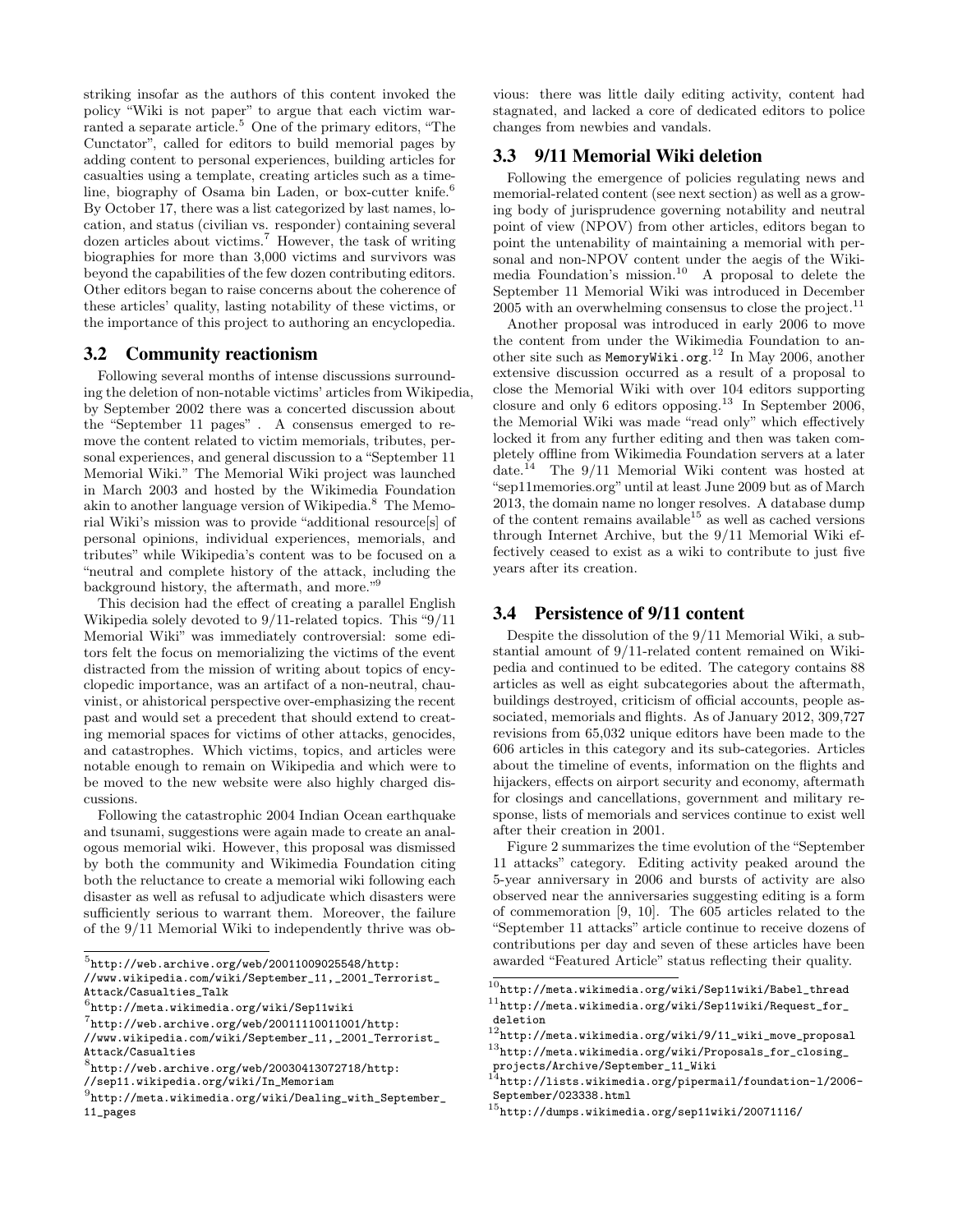

<span id="page-3-0"></span>Figure 2: Edit activity on 606 articles in "September 11 attacks" category and subcategories are in grey and on the main article about the event in red. 60 day moving averages in darker shades and cumulative edit count in dashed lines (colored respectively).

### 4. NEWS ON THE HOMEPAGE

Like other peer-produced projects and online communities, the young encyclopedia urgently needed to recruit more contributors to generate content and sustain an active community. The burst of activity related to the production and consumption of 9/11-related content was likely impossible for administrators on the project to ignore and links to these oft-sought articles were placed on the Wikipedia homepage by early October under the labels of "Breaking News" and "Special features: current events." The choice to privilege this content reflected imperatives to not only channel readers to popular content, but also to demonstrate the potential of the platform to rapidly author content.

Given the continued unfolding of news events, this frontpage content evolved and expanded in scope from 9/11 related content to include a "Current Events and Breaking News" section with the note:

#### "Encyclopedia articles about topics behind the news. Develop articles about important events as they happen!"

By November 5, 2001, this current events section—which had been devoted to 9/11-related articles such as the aftermath of the attacks, the coalition campaign in Afghanistan, Osama bin Laden, and government agencies—expanded and included a link to a dedicated "Current Events" article.[16](#page-3-1) Other articles related to international, business, sports, and celebrity news were also included on this new article, albeit in substantially less detail than the 9/11-related content.

By early January 2002, the Current Events article had evolved from a list of articles providing background about topics in the news to a temporally ordered list of topics appearing in the news. By August 2002, content related to terrorism, the 9/11 attacks, and war in Afghanistan had been removed entirely and replaced with a daily blotter of articles about events in the news. 9/11-related content disappeared from the "Current events and breaking news" section on the Wikipedia homepage by January replaced by a link to the "Current Events" article and an assortment of other salient



<span id="page-3-2"></span>Figure 3: Current events templates before and after 2004 re-design.

articles. As seen in Figure [3\(](#page-3-2)a), the Current Events section was re-labelled "In The News" (ITN) by November 2002 and was joined by other sections on "Recent deaths", "Ongoing events", and "Historical anniversaries". These sections only included hyperlinks to articles while the "Current Events" article included sentence-length summaries of news events. Before the Main Page was protected so that only administrators could revise it, edit wars between users were common as they debated which articles were sufficiently important or still timely to merit inclusion in this section.

### 4.1 Privileging "In the News" content

A major redesign of the Wikipedia homepage in February 2004 led to ITN and other homepage sections becoming specialized objects called "templates" rather than simple hy-perlinks (see Figure [3\(](#page-3-2)b)).<sup>[17](#page-3-3)</sup> While the ITN section which had appeared on Wikipedia's homepage over two years had simply linked to the "Current Events" article and was followed by context-free hyperlinks, the creation of an ITN template differentiated practices in how current events were communicated on the homepage and assigning this content substantially more prominence than other content in prior "Selected Articles" table.

While the "Current Events" page remained a daily blotter any user could edit with sentence-length and hyperlinked summaries of the news, the ITN template adopted the same sentence-length summaries but with some important differences in practice. Because of its prominence on Wikipedia's homepage, the template was a magnet for vandalism and tendentious editing and on-going debates about Anglophone biases resulted in it being permanently protected in February 2005.[18](#page-3-4) Following this protection, non-administrative Wikipedia editors had to nominate current events candi-

<span id="page-3-1"></span> $^{16}$ [http://web.archive.org/web/20011105190446/http:](http://web.archive.org/web/20011105190446/http://www.wikipedia.com/wiki/Current_events)

[<sup>//</sup>www.wikipedia.com/wiki/Current\\_events](http://web.archive.org/web/20011105190446/http://www.wikipedia.com/wiki/Current_events)

<span id="page-3-3"></span> $^{17}$ [http://web.archive.org/web/20040224004817/http:](http://web.archive.org/web/20040224004817/http://en.wikipedia.org/wiki/Main_Page)

[<sup>//</sup>en.wikipedia.org/wiki/Main\\_Page](http://web.archive.org/web/20040224004817/http://en.wikipedia.org/wiki/Main_Page)

<span id="page-3-4"></span> $^{18}$ [http://en.wikipedia.org/wiki/Wikipedia\\_talk:In\\_the\\_](http://en.wikipedia.org/wiki/Wikipedia_talk:In_the_news/Archive_2#Protected) [news/Archive\\_2#Protected](http://en.wikipedia.org/wiki/Wikipedia_talk:In_the_news/Archive_2#Protected)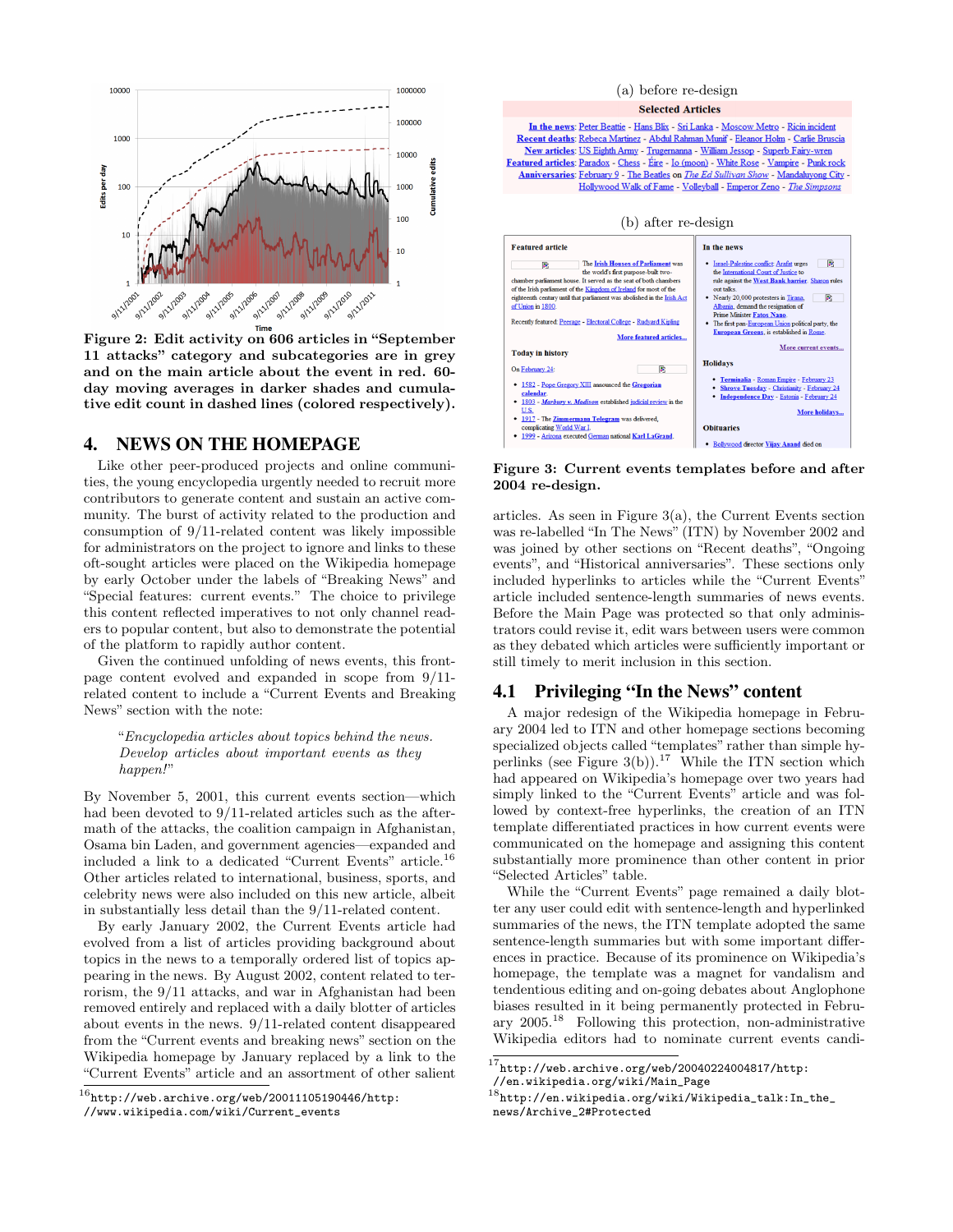dates to be discussed until the group reached a consensus and successful candidates were later added by an administrator. This nomination and deliberation process for ITN items has remained largely unchanged through 2013.

The practices around Wikipedia's promotion of current events topics through the ITN section shifted dramatically as the project itself became more popular. What began as a feature to rapidly funnel users to the most-used content in the aftermath of the 9/11 attacks evolved to become a mechanism for highlighting a variety of timely content for information seeking readers and recognition that wikis could enable encyclopedias to be reference works that are authoritative as well as dynamic and relevant. The institutionalization of the Current Events and ITN sections reflected the stabilization of this content's role in the daily operation of the community. Wikipedia's privileging of Current Events on its homepage illustrated the possibilities of creating an encyclopedia that was not only authoritative owing to its radical openness, but also for matching users information seeking behavior with wikis' information production behavior by showcasing suddenly salient knowledge.

### 5. POLICIES FOR NEWS CONTENT

Like its encyclopedia articles, Wikipedia's policies are open to being revised by community members: changes can be introduced unilaterally or after extensive deliberation. Consensus around these policies is often constructed, expanded, legitimized, or challenged through a network of guidelines that are typically norms governing mundane topics such as style and formatting as well as essays which can be humorous observations, detailed expositions of a position, or a synthesis of other policies [\[23\]](#page-9-15).

Each of these standards are components of a larger administrative apparatus that allows editors to self-regulate their behavior and interrelate their actions with others in the absence of any overt coercive or central coordinator [\[5\]](#page-9-16). This system of standards serves to depersonalize authority from agents with particular expertise or familiarity and abstracts this authority to a system of rules, norms, and conventions which are often implicit and learned by participation [\[4\]](#page-9-17). The invisibility of standards obscures the moral arguments and technical work that went into their development until attempts are made to change or ignore them [\[2\]](#page-9-18).

### 5.1 Identity and notability

Between 2002 and 2008, Wikipedia adopted several policies about news-related content, memorials, and the notability of events. These policies emerged from a variety of precedents, but they are notable because they excluded many types of content that is produced during an unfolding news event and moreover, would have excluded a substantial amount of 9/11-related content itself. An early policy on Wikipedia was a "What Wikipedia is Not" (also known as "WP:NOT", in the Wikipedia shorthand for policies) to enumerate organizational forms, identities, or missions in which the encyclopedia project would not engage. In September 2002, user "Toby Bartels" updated "WP:NOT" to include a passage about news reports:<sup>[19](#page-4-0)</sup>

A news report. Wikipedia should not offer news reports on breaking stories. However, creating

"encyclopedia" articles on topics currently in the news is an excellent idea. See "current events" for some examples. (However, the Wiki process lends itself to collaborative, up-to-the-minute construction of current events of historical significance, as long as these are written as encyclopedia articles.)

This policy became known as "WP:NOT#NEWS" and since evolved to the following:<sup>[20](#page-4-1)</sup>

"As Wikipedia is not a paper source, editors are encouraged to include current and up-to-date information within its coverage, and the development of stand-alone articles on significant current events. However, not all verifiable events are suitable for inclusion in Wikipedia. Ensure that Wikipedia articles are not:

- 1. Journalism. Wikipedia should not offer firsthand news reports on breaking stories. ...Wikipedia does have many encyclopedia articles on topics of historical significance that are currently in the news, and can be updated with recently verified information. Wikipedia is also not written in news style.
- 2. News reports. Wikipedia considers the enduring notability of persons and events. While news coverage can be useful source material for encyclopedic topics, most newsworthy events do not qualify for inclusion. ...While including information on recent developments is sometimes appropriate, breaking news should not be emphasized or otherwise treated differently from other information."

This policy, in turn, references another policy known as a notability guideline specific to events ("WP:EVENT"). This policy derives from the central notability guideline which tests whether a topic can have a dedicated article by asking "if a topic has received significant coverage in reliable sources that are independent of the subject, it is presumed to satisfy the inclusion criteria for a stand-alone article." Discussions about notability and importance stem from early discussions on the Wikipedia mailing list, $21$  including debates about what to do with the biographies of "unimportant" people that lead to the spin-off of the 9/11 Memorial Wiki.

Following rancorous "inclusionist" versus "deletionist" debates about the scope of the content to be included in Wikipedia [\[23\]](#page-9-15), efforts to write a policy specifically enumerating how to determine Wikipedia's encyclopedic notability began in September  $2006.<sup>22</sup>$  $2006.<sup>22</sup>$  $2006.<sup>22</sup>$  Because different domains have different standards for notability, a guideline specific to news events was proposed in August 2008 and was promoted to full guideline status in December 2009 after a community consensus for its need. The guideline has a five-pronged test to establish the notability of events: $^{23}$  $^{23}$  $^{23}$ 

<span id="page-4-0"></span> $19$ [http://en.wikipedia.org/w/index.php?title=Wikipedia:](http://en.wikipedia.org/w/index.php?title=Wikipedia:What_Wikipedia_is_not&diff=next&oldid=295853) [What\\_Wikipedia\\_is\\_not&diff=next&oldid=295853](http://en.wikipedia.org/w/index.php?title=Wikipedia:What_Wikipedia_is_not&diff=next&oldid=295853)

<span id="page-4-1"></span> $^{20}\mathrm{http://en.wikipedia.org/wiki/Wikipedia:NOTNEWSPAPER\#}$ [NEWSPAPER](http://en.wikipedia.org/wiki/Wikipedia:NOTNEWSPAPER#NEWSPAPER)

<span id="page-4-2"></span> $^{21}\mathrm{http://lists.wikimedia.org/pipermail/wikipedia-1/2002-}$ [September/005458.html](http://lists.wikimedia.org/pipermail/wikipedia-l/2002-September/005458.html)

<span id="page-4-3"></span> $22$ [http://en.wikipedia.org/w/index.php?title=Wikipedia:](http://en.wikipedia.org/w/index.php?title=Wikipedia:Notability&oldid=74402065) [Notability&oldid=74402065](http://en.wikipedia.org/w/index.php?title=Wikipedia:Notability&oldid=74402065)

<span id="page-4-4"></span> $^{23}$ [http://en.wikipedia.org/wiki/Wikipedia:Notability\\_](http://en.wikipedia.org/wiki/Wikipedia:Notability_(events)) [\(events\)](http://en.wikipedia.org/wiki/Wikipedia:Notability_(events))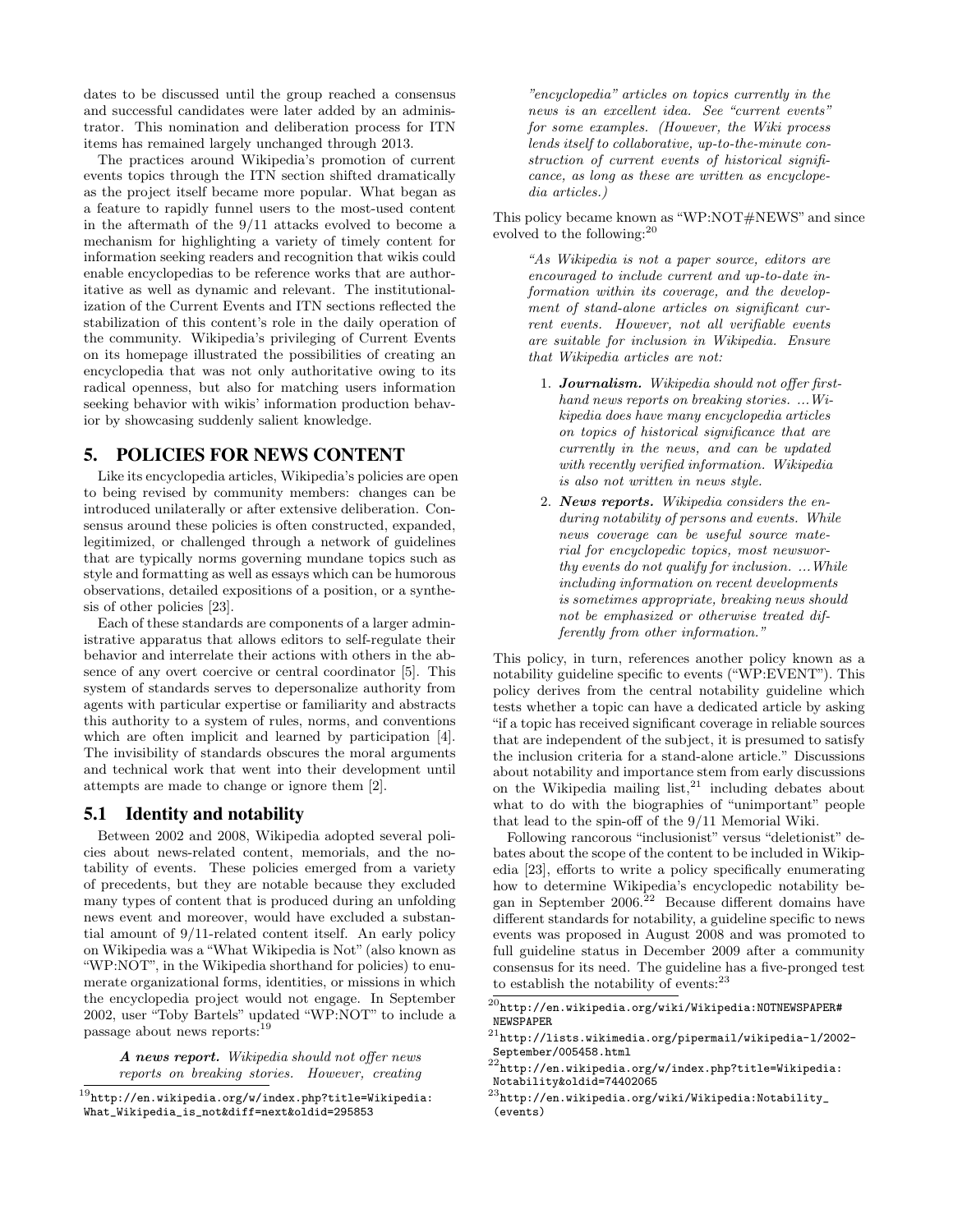- 1. Lasting effects. An event that is a precedent or catalyst for something else of lasting significance is likely to be notable.
- 2. Geographical scope. Notable events usually have significant impact over a wide region, domain, or widespread societal group.
- 3. Depth of coverage. An event must receive significant or in-depth coverage to be notable.
- 4. Duration of coverage. Notable events usually receive coverage beyond a relatively short news cycle.
- 5. Diversity of sources. Significant national or international coverage is usually expected for an event to be notable. Wide-ranging reporting tends to show significance, but sources that simply mirror or tend to follow other sources, or are under common control with other sources, are usually discounted.

The policy emphasizes that otherwise reliable sources' routine coverage of wedding announcements, obituaries, sports scores, crime blotters, or entertaining "man-bites-dog" events; sensationalist gossip or scandal mongering; and one-hit wonder people notable for only a single event generally do not meet the notability threshold and should be excluded. The policy also has guidelines specific to breaking news events:

"It is wise to delay writing an article about a breaking news event until the significance of the event is clearer as early coverage may lack perspective and be subject to factual errors. ...However, articles about widely reported major unexpected or unprecedented events such as the 2004 Indian Ocean earthquake, the Assassination of Benazir Bhutto or the Death of Michael Jackson will almost certainly gain consensus to be kept even when created on the same day as the event occurred."

This test and related articulations of the policy have remarkable congruence with the news values proposed by Galtung and Ruge [\[12\]](#page-9-19). "Lasting effects" is a type of threshold reflecting the intensity of an event, "geographical scope" is a combination of reference to elite nations and meaningfulness, "depth of coverage" is a type of threshold and consonance, "duration of coverage" is an example of continuity, and "diversity of sources" is a type of imitation while the exclusion of routine events and anticipation of notability are examples of unexpectedness and consonance.

Wikipedia's adoption of policies aligning with the standards and news values of journalists followed the development and adoption of other policies governing the types of content that warrant inclusion. The presence of memorial content related to the 9/11 attacks in particular created the precedent for other users to attempt to use the encyclopedia as a memorial. While the debates about how to deal with 9/11 Memorial content were on-going, in November 2004 user "MacGyberMagic" updated "WP:NOT" to reflect a new boundary:  $24$ 

A memorial. It's always sad when people die, but Wikipedia is not the place to honor them. We're trying to build [an] encyclopedia. Of course, you're free to write articles about dead celebrities or other people with notable achievements. (9/11 victims should be entered on the 9/11 memorial wiki)

This policy has since been absorbed into the "Wikipedia is not a blog, webspace provider, social network or memorial" thread within the "WP:NOT" policy and reads:<sup>[25](#page-5-1)</sup>

Memorials. Subjects of encyclopedia articles must satisfy Wikipedia's notability requirements. Wikipedia is not the place to memorialize deceased friends, relatives, acquaintances, or others who do not meet such requirements.

The necessity of such a rule and consensus to adopt it reflected interesting ambiguities about the motivations of contributors, arrangement of technical capabilities and standards, and practices of analogous institutions. The web provided a medium for both the dissemination of information about major events as well a forum for discussion and social sharing of emotions in response to cultural traumas [\[7\]](#page-9-20). Wikipedia was a crucial component in this information sharing and sensemaking ecosystem and, moreover, explicitly encouraged users to participate in the construction of articles about news events.

### 5.2 Balancing imperatives

The response of editors authoring memorial content and editors attempting to remove it are telling as they surface the implicit and negotiated order of the norms and standards of the community and reveal a break between human interest news values with encyclopedic imperatives. The emergence of these policies in response to the unintended precedent set by the 9/11 Memorial Wiki content reflects a particular kind of boundary work to expand the encyclopedic genre to include news-related content, exclude particular types of news content deemed to be unencyclopedic, and justification of this decision articulating these new boundaries through the values and standards of other elite institutions.

Wikipedians, when faced with decisions over which events warrant coverage in their work, emulated the news values journalists had long employed. Committed Wikipedians approached the issue of memorials to victims of news events through the lens of NPOV and notability policies: if Britannica would not commemorate or eulogize the passing of this person, why should Wikipedia? However, the authors of this memorial content had reason to believe it warranted inclusion given the importance assigned to it by otherwise reliable sources: if CNN and ABC have content memorializing and commemorating these victims, why shouldn't Wikipedia? This type of ambiguity necessitated the creation of the memorial policy effectively privileging the encyclopedic imperative over the commemorative imperative. Indeed, Wikipedians' reluctance to abandon their standards of neutrality and notability to engage in the memorialization found in major news outlets even comes full circle as a reflexive critique against journalism failing to adhere to its own standards: Wikipedians do a "better" job of neutrally sharing the real news than even journalists.

<span id="page-5-0"></span> $^{24}$ [http://en.wikipedia.org/w/index.php?title=Wikipedia:](http://en.wikipedia.org/w/index.php?title=Wikipedia:What_Wikipedia_is_not&diff=7964872&oldid=7910671) [What\\_Wikipedia\\_is\\_not&diff=7964872&oldid=7910671](http://en.wikipedia.org/w/index.php?title=Wikipedia:What_Wikipedia_is_not&diff=7964872&oldid=7910671)

<span id="page-5-1"></span> $^{25}\mathrm{http://en.wikipedia.org/wiki/Wikipedia:NOTMEMORIAL#}$  $^{25}\mathrm{http://en.wikipedia.org/wiki/Wikipedia:NOTMEMORIAL#}$  $^{25}\mathrm{http://en.wikipedia.org/wiki/Wikipedia:NOTMEMORIAL#}$ MEMORTAL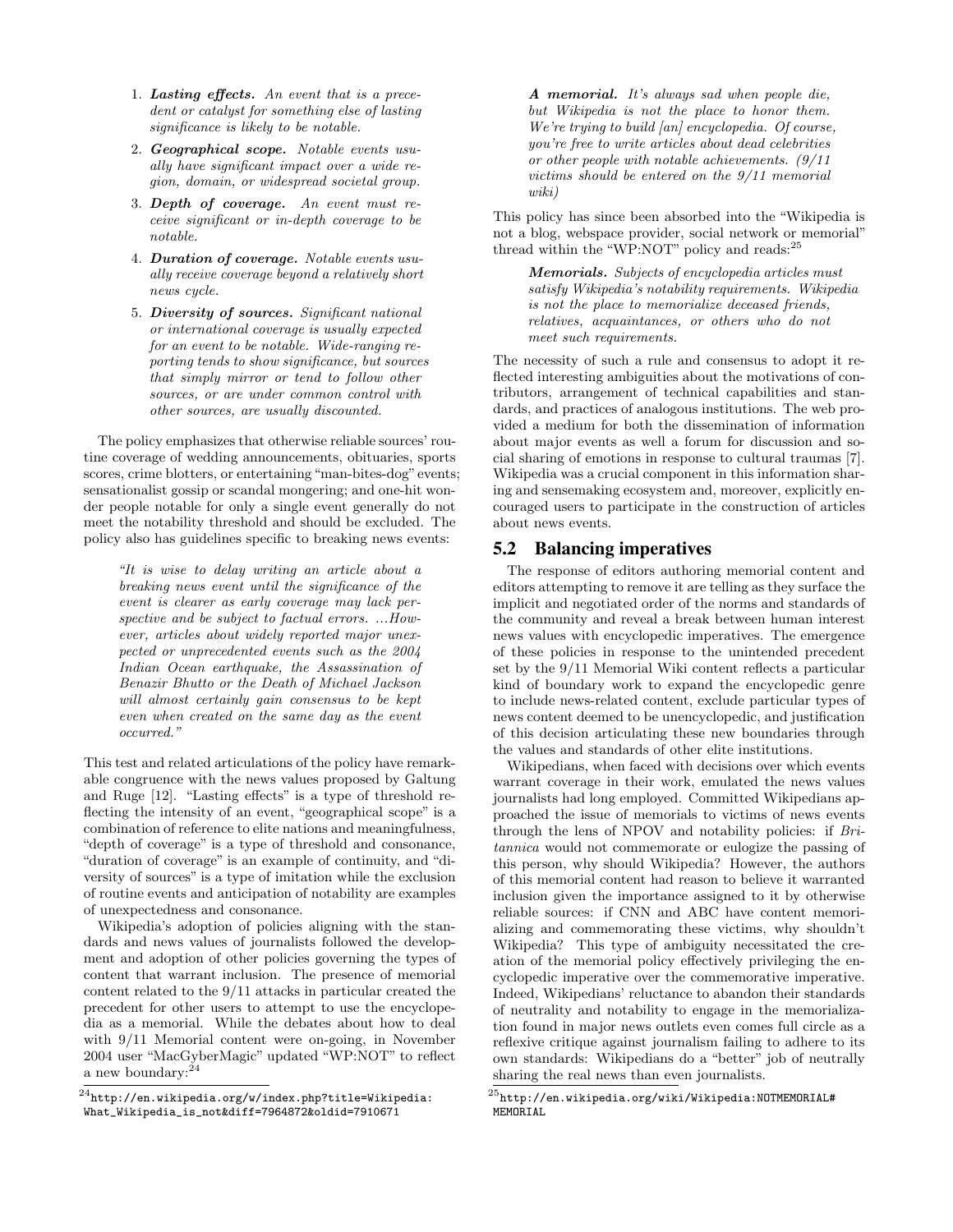

<span id="page-6-2"></span>Figure 4: Comparison of growth in English Wikipedia and English WikiNews.

#### 6. FAILURE OF WIKINEWS

The success of breaking news coverage on Wikipedia as well as limitations imposed by the encyclopedic genre motivated members of the community to adapt Wikipedia's freecontent, open collaboration model for news reporting. The first proposal came on January 5, 2003 on the Meta-Wiki and proposed creating a project having "news on a wide variety of subjects, unbiased and in detail."[26](#page-6-0) By June 2004 a formal discussion was started with the goal of starting the project and a demonstration wiki was launched in November 2004 to begin developing the technical and community infrastructure and the project was moved into a beta stage in December 2004 with multi-language editions eventually launching in more than 20 languages.

WikiNews distinguished itself from collaborative or citizen journalism projects like OhmyNews by emphasizing the neutral point of view policy imported from Wikipedia, but unlike Wikipedia, it encouraged original reporting, interviews, and research. Major events such as the 2004 Indian Ocean earthquake and tsunami, 2005 Hurricane Katrina, and Iraq War provided the early impetuses for growth on the project, growing to 1,000 articles by March 2005.

#### 6.1 Differentiating from Wikipedia

Early discussions about establishing a "WikiNews" project wavered between critics' concerns that the project would be a fork and distraction from Wikipedia's existing coverage of current events and a poor imitation of better-resourced professional approaches to news gathering versus proponents' assurances the project would create an outlet and community for editors whose contributions are rebuffed because of Wikipedia's restrictive policies and would appeal to a larger set of the population who regularly consume news. Advocates believed editors already contributing to current events articles on Wikipedia would join the WikiNews project, the ease and style of contributing on Wikipedia would be easily adapted, Wikipedia's NPOV policy would broaden the pool of readers and contributors, and the lack of space limitations would permit broad topical coverage as well as deep investigative reporting with in-line referencing of source material. But important differences also existed. While some proponents envisioned a project serving as a secondary source curating a chronological index of articles, images, and other content elsewhere on the web, the majority backed the idea of a project where "WikiReporters" provided primary source

material that could be synthesized and integrated with other accounts.

Like Wikipedia, WikiNews employed a host of rules and stylistic guidelines, but these were distinguished from Wikipedia's by an emphasis on the need for content to be sourced and to use a "news" style. Unlike Wikipedia, WikiNews also permitted editors to engage in "Original Reporting" by conducting and publishing interviews, eyewitness accounts, taking pictures, and abiding by a code of ethics. Most significantly, WikiNews articles were tagged as "In Development" until they had the appropriate levels of information, citations, and stylistic coherence. After editors were done developing an article, they could flag it for review and "hopefully a reviewer [would] review the article in short order."[27](#page-6-1)

Reviewers ensured that articles had no copyright infringement, met newsworthiness guidelines, had verifiable sources, employed a neutral point of view, and abide by the style guidelines before flagging the article for publication to the WikiNews homepage. This latter part is a significant departure from Wikipedia's model where the vast majority of Wikipedia articles neither require formal vetting nor differentiate the status of articles as being "final" or "in development": attempts to edit a published article on WikiNews are met with the warning in Figure [5](#page-7-0) while no corresponding warnings exist for Wikipedia articles that are featured on its homepage. Emphasizing that only minor changes should be made, no new sources introduced, and major new developments require the creation of an entirely new article substantially, the WikiNews model diverged significantly from the Wikipedia model that invites contributions of almost any type on any article at any time.

WikiNews ultimately adopted an "anyone-can-edit" model analogous to Wikipedia, but rather than developing a new genre of news work particular to the participatory, high tempo, and hyperlinked online context, proponents arguably set their sights too low: they emulated the variety of news genres such as reports, summaries, and analyses from traditional forms of journalism. New developments could not be integrated into existing accounts but had to be spun off and developed from scratch. However, it is difficult to know a priori whether breaking news developments will require deep and sustained attention of a several WikiNews articles or minor modifications to an existing article about the event. This creates a chicken-and-egg problem in which existing articles on WikiNews would forgo coverage of the new development out of deference to rules that new content should only appear in follow-on coverage but at the same time the creation of new articles lags until more information comes to light and editors with the motivation to begin writing an entirely new article appear. As a result, WikiNews articles almost always contain stale information.

This emphasis on becoming a primary source for news was a significant departure from Wikipedia's existing norms around reliable secondary and tertiary sources, notability of people and events, and low barriers to participation. This departure was important to differentiate it from the work already being done on Wikipedia and WikiNews proponents embarked on a familiar pattern of boundary work to expand the domain of open collaboration to journalism, exclude competing agents such as news espousing non-neutral

<span id="page-6-0"></span> $^{26}$ <http://meta.wikimedia.org/wiki/Talk:Wikinews/Archive>

<span id="page-6-1"></span> $^{27}$ http://en.wikinews.org/wiki/Wikinews:Writing

[an\\_article](http://en.wikinews.org/wiki/Wikinews:Writing_an_article), [http://en.wikinews.org/wiki/Wikinews:](http://en.wikinews.org/wiki/Wikinews:Reviewing_articles) [Reviewing\\_articles](http://en.wikinews.org/wiki/Wikinews:Reviewing_articles)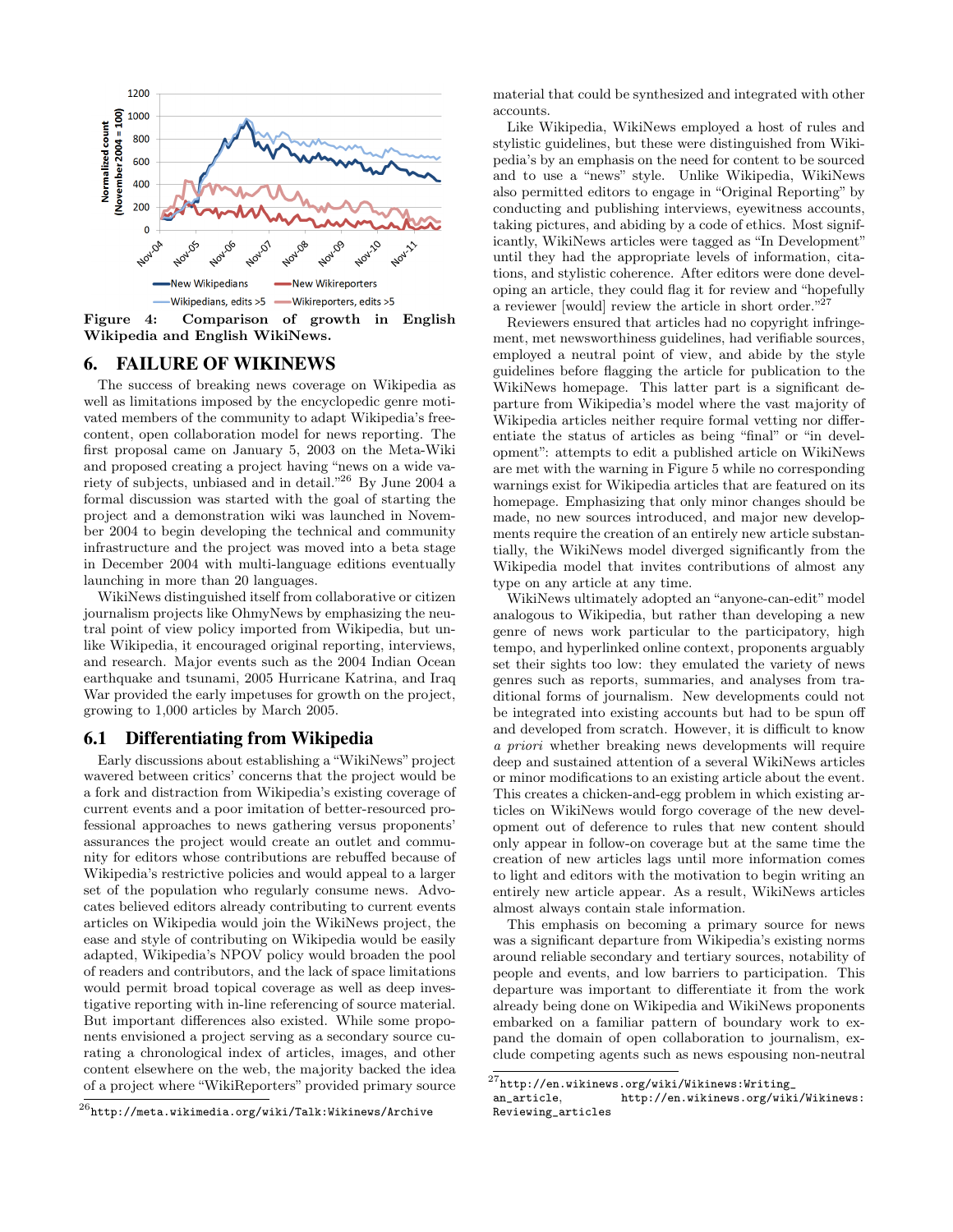

#### <span id="page-7-0"></span>Figure 5: Warning on WikiNews articles when editing a current event.

points of view, and justifying this arrangement through the patterning institutional and technical infrastructures to establish reliability and authority. However, this boundary work introduced major path dependencies on the pool of readers and contributors and the types of contributions and content both of which erected barriers to participation from existing Wikipedians, failed to attract an audience or community of dedicated users, complicated attempts to collaboratively write stories in a coherent narrative voice, and often delayed the publication of events until after their newsworthiness had passed.

### 6.2 Underprovision and decline

WikiNews failed to thrive in comparison to the explosion of traffic, contributions, and new editors on Wikipedia at the same time (see Figure [4\)](#page-6-2). Throughout this era, Wikipedia had orders of magnitude more editors and content than its sister project. WikiNews generated only 15 new articles a day at its peak in mid-2005 (in comparison to an average of approximately 1,500 new articles. Wikipedia at the same time) and by 2008 the average number of new articles per day was fewer than 10 and falling further below 5 by 2011. In September 2011, a large portion of the English contributor community departed to join a fork called "OpenGlobe" with more lax publication policies.

The reasons for the failure of WikiNews relative to the success of Wikipedia are multifaceted. The resource dependency between the project and the environment is important. As Jonathan Dee noted [\[8\]](#page-9-3):

"So indistinct has the line between past and present become that Wikipedia has inadvertently all but strangled one of its sister projects...Wikinews. ...On bigger stories there's just no point in competing with the ruthless purview of the encyclopedia".

Wikipedia received far more web traffic that resulted in a much larger pool of potential contributors as well as greater visibility for the content that in turn can motivate many users. Wikipedia also had a far larger editor base meaning there were more editors with the skill and experience that can be translated from other domains to writing news articles. While WikiNews linked extensively in the body of the text to Wikipedia articles to provide contextual details, links from Wikipedia articles to corresponding WikiNews articles were rare and require specialized formatting. Furthermore, many categories of encyclopedia articles about events such as earthquakes and hurricanes are not only highly formulaic but had highly-specialized communities of dedicated editors whose experience with the style, sources, and vocabulary of writing articles about historical events readily translated to writing about breaking news articles about the same [\[16\]](#page-9-8).

The normative style of writing news articles is also very distinct from writing encyclopedia articles. Whereas news stories emphasize parallel and iterative accounts of the latest developments on a single topic that often lack context, encyclopedia articles normatively require authoritative and integrated accounts. As a result, while WikiNews may invite potential editors to contribute to any of several dozen articles about the impacts of a major event such as the 2004 Indian Ocean earthquake, Wikipedia offers a central and up-to-date page containing a complete and contextualized synopsis rather than a collection of static accounts.

The articles promoted to the WikiNews homepage are also interesting because they do not resemble the stories being covered in other news outlets. For example, headlines appearing on the homepage in mid-August 2012 include "Reform Party of the United States nominates fitness model Andre Barnett for president", "Students from Liceo Maria Luisa Bombal of Rancagua, Chile detained after taking control of school", and "Cities across Texas increase efforts to combat mosquitos."[28](#page-7-1) Part of this reflects the adoption of unique news values attempting to appeal simultaneously to international and local audiences, but also is emblematic of the hazards of a strong peer review gatekeeping model also seen in Nupedia: content ends up reflecting the interests of editors who possess the motivation and skill to navigate the system, even if the topics are obviously provincial, rather than gratifying the needs of the general population.

As complex as the Wikipedia or WikiNews projects are, they are still embedded within larger socio-technical structures of web use such as technical standards and search engines. This interaction of journalistic norms with technical features of these wiki-based projects had a profound impact. Former Google vice president Marissa Mayer noted that journalist norms emphasizing frequent and parallel publishing of content on the same topic results in web pages competing against each other in terms of authority and placement in search results. She asked,  $^{29}$  $^{29}$  $^{29}$ 

"how [might] the authoritativeness of news articles grow if an evolving story were published under a permanent, single URL as a living, changing, updating entity?"

Whereas WikiNews sought to emulate the traditional nature of journalistic storytelling emphasizing iterative, parallel, and static reports of an event which undermined its ability to develop a critical mass of effort or attention on a topic, Wikipedia's insistence on a single but repeatedly updated account boosted it to the top of search results. Moreover, the way algorithms like Google's PageRank assign importance to web pages meant that breaking articles on Wikipedia would inherit authority from other Wikipedia articles which are themselves highly ranked by Google.

Differences between Wikipedia's and WikiNews's publication models thus have profound impacts on how users search,

<span id="page-7-1"></span> $^{28}$ [http://en.wikinews.org/w/index.php?title=Main\\_](http://en.wikinews.org/w/index.php?title=Main_Page&oldid=1519685) [Page&oldid=1519685](http://en.wikinews.org/w/index.php?title=Main_Page&oldid=1519685)

<span id="page-7-2"></span><sup>29</sup>[http://www.niemanlab.org/2009/06/google-news-](http://www.niemanlab.org/2009/06/google-news-experimenting-with-links-to-wikipedia-on-its-homepage/)

[experimenting-with-links-to-wikipedia-on-its-homepage/](http://www.niemanlab.org/2009/06/google-news-experimenting-with-links-to-wikipedia-on-its-homepage/)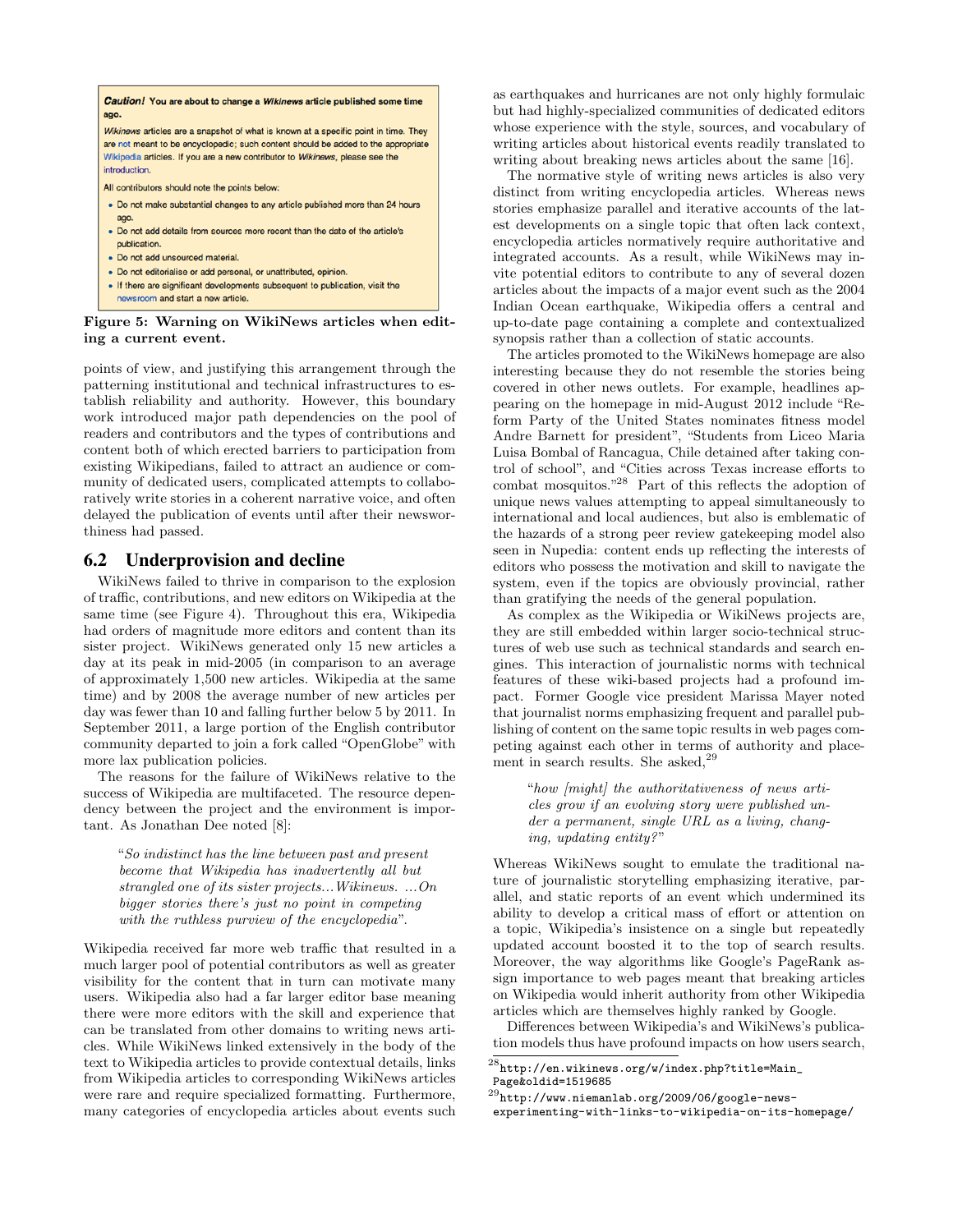edit, and manage content. Wikipedia's homepage, current events page, in the news templates, and other highly-valued articles were updated to point to a single breaking news article, this article would inherit their authority and quickly rise to the top of search rankings, creating a virtuous feedback loop which would drive more traffic, contributors, updates, and content to the article, effectively making it the clearinghouse on the web for information about an event. In contrast, WikiNews invited users to replicate journalism's ill-adapted norm of creating multiple and parallel accounts of events, diluting attention and focus among readers seeking up-to-date information, contributors seeking collaborators with which to work, algorithms assigning importance and relevance for the larger web audience, and administrators trying to feature high-quality work.

### 7. DISCUSSION

These cases provide a context to examine how the divide between the authority of encyclopedic ideals and the rapidity of journalistic practice was negotiated. The saga of the 9/11 Memorial Wiki, like the attempts by encyclopedists throughout history to balance epistemic authority with contemporary relevance and accuracy [\[19,](#page-9-0) [25\]](#page-9-1), is illustrative of the perils of classification work. The wiki provided a venue that allowed users with disparate motivations, dispositions, and membership in communities of practice to cooperate in documenting an event of profound historical importance and cultural trauma. However this cooperation proceeded without an agreement about the role or boundary of this new type of encyclopedia and the wiki itself became a boundary object onto which various communities of practice projected distinct categories and meanings: current eventsrelated content was unnatural to participants attempting to reproduce the "traditional" encyclopedic genre, 9/11 remembrance content was unnatural to participants attempting to reproduce objectivity and neutrality emblematic of either journalistic or encyclopedic accounts, and the unnatural lack of material limitations in the technology itself validated attempts from participants like "The Cunctator" to include detailed accounts and memorials of the event.

Conflicts over whether Wikipedia as an encyclopedia would include only historical events or would reflect new knowledge about on-going events illustrate how the development of new technologies permitting the rapid authorship and dissemination of new content demanded a re-appraisal of encyclopedic identity. The attempts to shoehorn norms and practices of journalism into an open peer-production system for news replicated profound limitations in the practice of traditional journalism while ignoring new ways that news was being consumed. As Bowker and Star argue [\[2\]](#page-9-18):

"...all information systems are necessarily suffused with ethical and political values, modulated by local administrative procedures. These systems are active creators of categories in the world as well as simulators of existing categories."

The negotiation of boundaries over the types of content to be included, debates over approaches to removing content violating these boundaries, and the very acceptance of current events-related content into the encyclopedia are examples of the messy and contingent work obscured and forgotten as this online and perpetually up-to-date encyclopedia has become part of the new "natural" order of things. However, the

actions necessary for maintaining and recreating the meaning of this new and highly flexible way of knowledge collaboration required reconciling distinct, even opposing, norms and practices [\[2\]](#page-9-18). On one hand, the wiki provided a forum to collaborate and rapidly disseminate up-to-date knowledge while providing rich contextual details and background. This required reconciling encyclopedic authority with journalistic timeliness, distinct traditions that nevertheless share complimentary ideologies and parallel historical trajectories. On the other hand, the wiki provided a commons to mediate, store, and share the outpouring of emotion, collective sensemaking, and other deeply-ingrained social behavior following traumatic events [\[7\]](#page-9-20). This required reconciling encyclopedism with commemoration, also distinct traditions but lacking the ideological alignment and parallel history of the former. It is then unsurprising that the domain with the more tenuous relationship with encyclopedism was the first discarded; Wikipedians naturalized the alignment of encyclopedism with journalistic objectivity more readily than they did with "journalistic" commemoration.

This alignment was enacted through various types of work such as Gieryn's "boundary work" [\[13\]](#page-9-6). The simultaneous imperatives for authority and relevance required Wikipedia editors to engage in boundary work to expand the possibilities of encyclopedic coverage to include and promote current events, exclude content and events which are insufficiently encyclopedic, and defend these choices by normalizing the type and scope of content to be included through formal policies and regulations. Early Wikipedians, seeing the traffic and contributions for 9/11-related content, saw the potential to expand the scope of encyclopedic action. However, this expansion introduced anomalies to expected categories such like "non-notable victim", "unencyclopedic memorial", or "precedent for future catastrophes" which created problematic residual categories [\[2\]](#page-9-18). Managing these anomalies arising from the expansion of the encyclopedia into current events coverage required Wikipedians to converge on some shared meanings about the types of content which warrant inclusion, exclude other alternative interpretations, and legitimize these distinctions by institutionalizing and adopting policies enumerating appropriate types of content. But the existence of these types of work influenced the types of knowledge that are preserved and valued also suggests the need to maintain a critical eye towards socio-technical systems as this type of boundary work is clearly non-neutral and advances the views and interests of some to the detriment of others [\[24\]](#page-9-21).

WikiNews also provides an essential counter-factual lest technologically determinist or ahistorical thinking override a critical appraisal of why Wikipedia succeeded in adapting peer production to news production. Significantly, both projects employed fundamentally the same technical infrastructures of MediaWiki software and received similar operational and promotional support from the Wikimedia Foundation. However, the creators of WikiNews attempted to proscribe a distinct style of content and collaboration emulating professional Western journalism's periodic and parallel narratives rather than an on-going and coherent style found on Wikipedia. Moreover, the model for developing this content required a formal vetting process from other crede ntialed users and restricting major revisions that diverged significantly from Wikipedia's more lassiez-faire attitude for covering breaking news events by incorporating